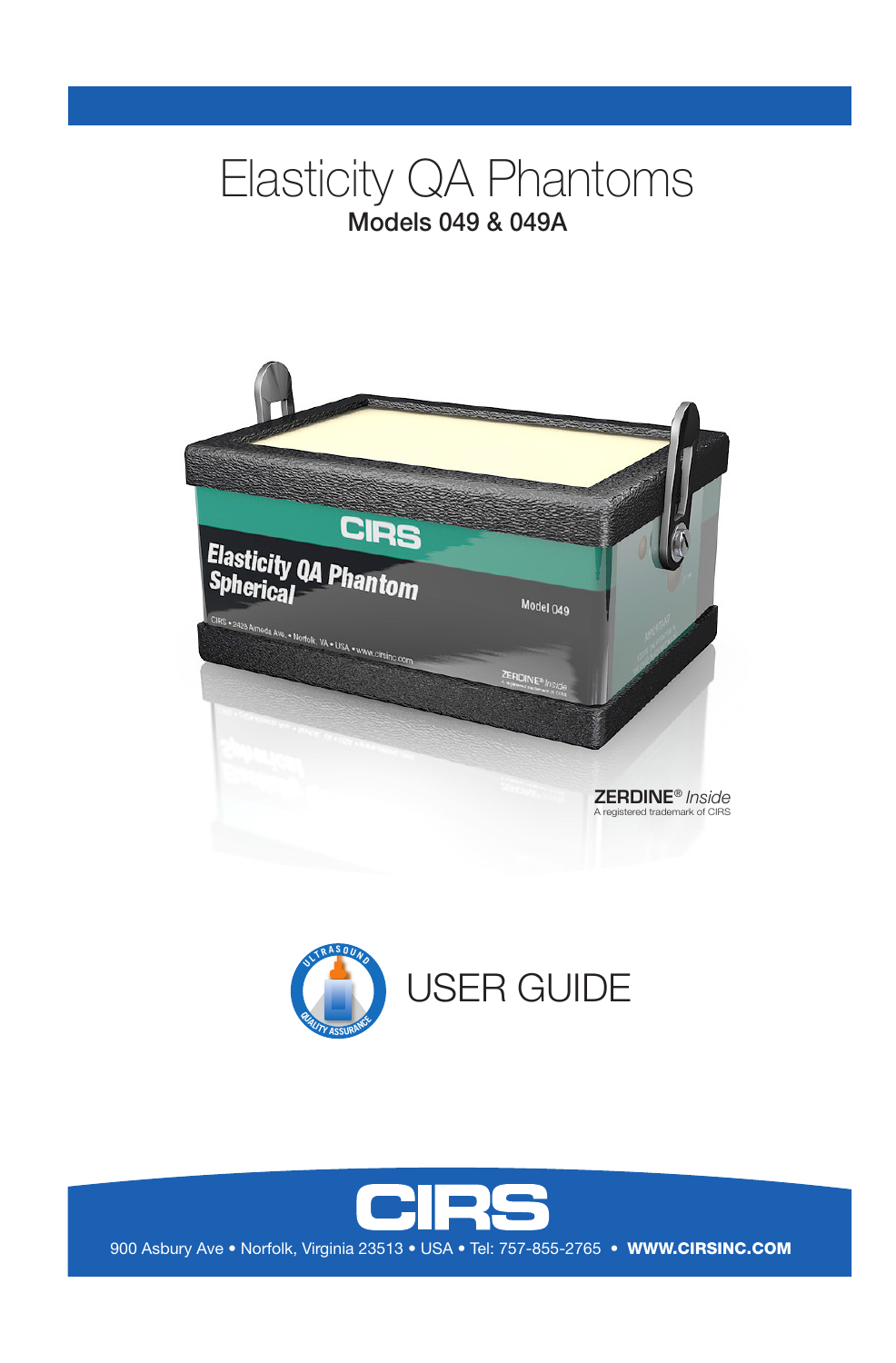# **TABLE OF CONTENTS**

| 1 OVERVIEW                                               |                |
|----------------------------------------------------------|----------------|
| <b>2 INSTRUCTIONS FOR USE</b>                            | $\overline{2}$ |
|                                                          |                |
| <b>GENERAL GUIDELINES FOR PERFORMING MEASUREMENTS </b> 3 |                |
|                                                          |                |
| <b>3 TESTING PROCEDURES</b>                              | 4              |
| <b>4 SPECIFICATIONS- MODEL 049</b>                       | 5              |
|                                                          |                |
| 5 SPECIFICATIONS- MODEL 049A                             | $\overline{7}$ |
|                                                          |                |
| <b>6 ZERDINE®</b>                                        | 8              |
|                                                          |                |
| <b>7 WARRANTY</b>                                        | 9              |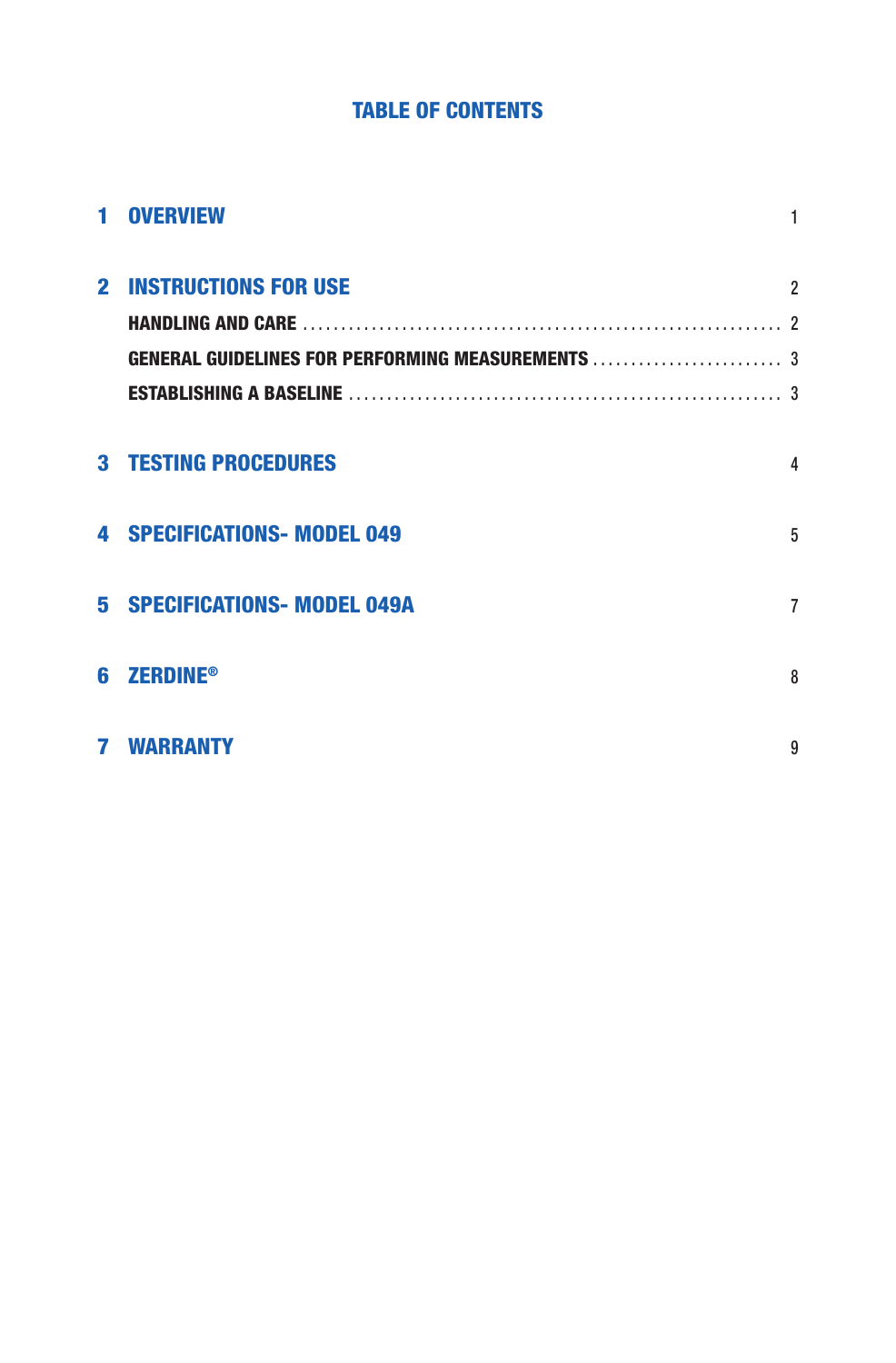### *Overview*

The Model 049 and 049A Elasticity QA Phantoms are elasticity reference tools developed for both shear wave and compression elastography. The phantoms contain targets of known stiffness relative to the background material and range in stiffness, diameter and depth.

Both phantoms are made of CIRS' proprietary Zerdine® hydrogel polymer, which has been formulated to produce lesions of differing Young's modulus. To maximize phantom

# Models 049 & 049A are Suitable for:

- Determining dynamic range
- Checking system performance over time
- Training and demonstrating of system features
- Research and development

lifetime, this gel is contained in a rugged ABS plastic housing with a Saran-based laminate membrane.

The Model 049 Elasticity QA Phantom contains 10 mm and 20 mm diameter spheres of varying hardness relative to the background material. The spheres are located at depths of 15 mm and 35 mm respectively and will appear hyperechoic to the background using standard B-mode imaging.

The Model 049A contains sets of stepped cylinders that vary in diameter from 1.6 mm to 16.7mm. The stepped cylinders in each set are located at depths of 3 cm and 6 cm. Each set has a different hardness relative to the background material and will appear almost isoechoic to the background using standard B-mode imaging.

CIRS is certified to ISO 13485:2016 standards. We have an in-house test facility to measure acoustic properties of speed, attenuation and relative contrast. In addition, two ultrasound systems are used to visually inspect each phantom. As a result, every ultrasound phantom is subjected to rigorous testing both during manufacture and upon completion. The user may observe very minor imperfections within the product such as: very slight inhomogeneities with the background speckle pattern and only seen under certain conditions or a very small air bubble in a place that does not impact utility or integrity of the phantom. Any such anomalies have been determined, by CIRS engineers, to not impact the quality, performance or usability of the product and are deemed "aesthetic imperfections". The embedded lesions may contain random inhomogeneities. Such inhomogeneities may prove useful in demonstrating the ability of sonoelastography techniques to discriminate subtle differences in material properties. A Certificate of Compliance is issued with each phantom.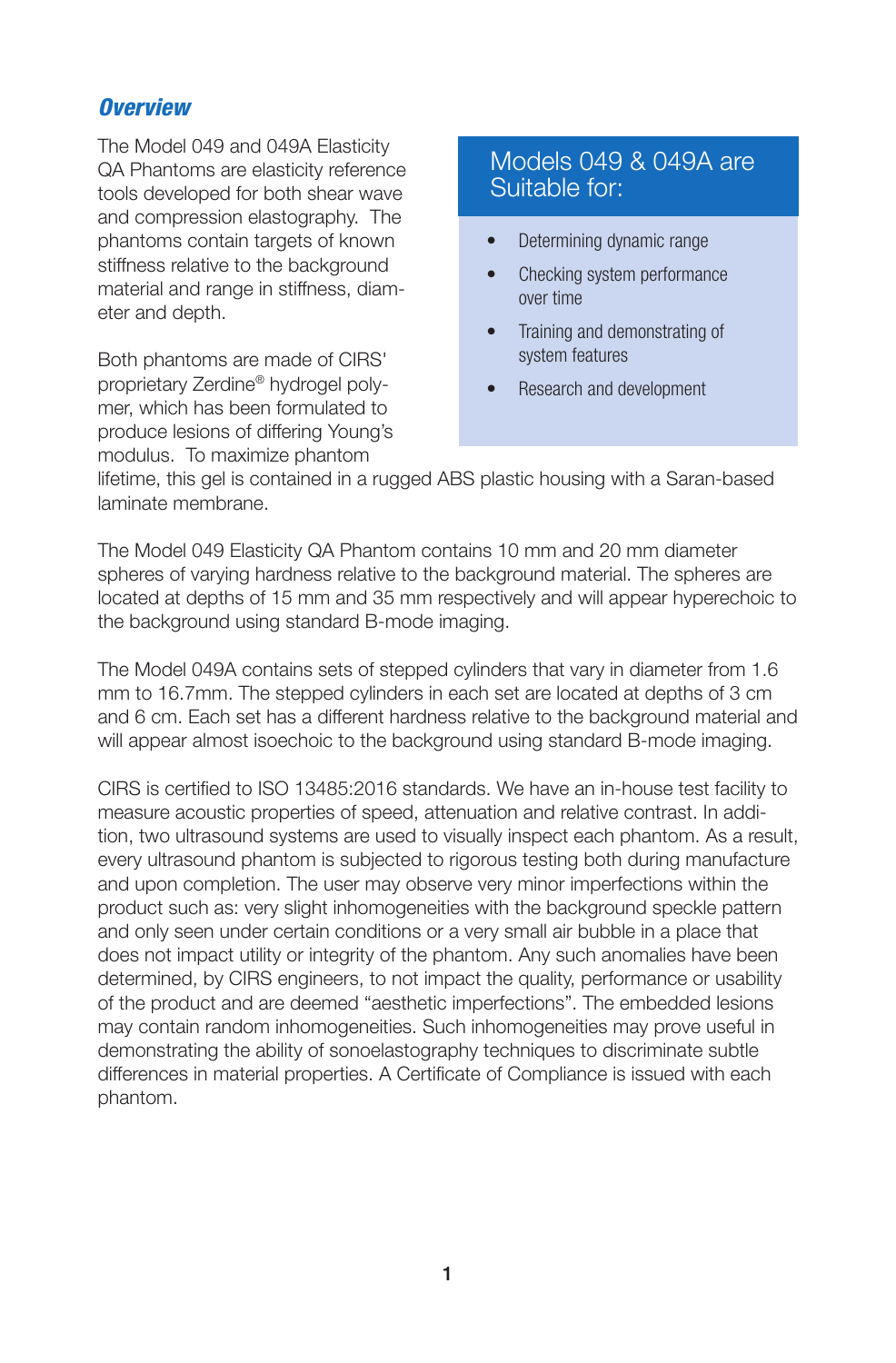# *INSTRUCTIONS FOR USE*

#### **HANDLING AND CARE**

With proper care, the Model 049 and 049A will withstand years of normal use. Below are some guidelines to follow.

The scanning surface is the most important item on the phantom to protect. It can withstand normal scanning pressure but DO NOT press on the scanning surface with your fingernails or any other sharp objects. If the scanning surface becomes damaged, seal the phantom in an airtight container and IMMEDIATELY contact CIRS for return authorization. Call 800-617-1177, email at rma@cirsinc.com or fax RMA Request form to 757-857-0523.

The phantom may be cleaned with mild soap and water ONLY. Avoid Solventbased, alcohol-based, or abrasive cleaning agents.

For longest life, the phantom should be cleaned after each use and stored at room temperature in the provided carry case. The primary concern is gel desiccation due to loss of water vapor through the membrane. In addition, the thermal stresses associated with the freeze/thaw cycle may cause the gel to crack or damage the housing integrity, while extreme heat may accelerate water vapor transmission through the membrane. To minimize desiccation, always store the phantom in the air-tight carry case with the removable storage cover attached.

Inspect your phantom regularly for signs of damage and weight loss. If any noticeable changes to the phantom are detected, return the phantom IMMEDIATELY for repair or replacement.



At least once a year, weigh your phantom and compare to original weight noted on certificate of compliance. If the phantom has lost or gained more than 1% of its original weight and you notice a difference in vertical distance measurements, or the scan surface appears depressed, call CIRS at (800) 617-1177.



This product contains Zerdine, a non-flowing water-based, polyacrylamide material which is fully sealed within the phantom housing. Zerdine contains trace amounts of the residual monomer acrylamide CAS#79-06-1. There are no known hazards when the phantom is used and stored as intended. Zerdine is fully cured and will not leak from the housing. Damage to the integrity of the housing may expose the user to trace amounts of acrylamide monomer. The amount is not sufficient to pose an acute health risk, but it is still advised to wear protective gloves if handling exposed Zerdine gel due to the potential long-term hazards of the monomer. It is also advisable to wash hands and all surfaces with soap and water after handling exposed Zerdine gel.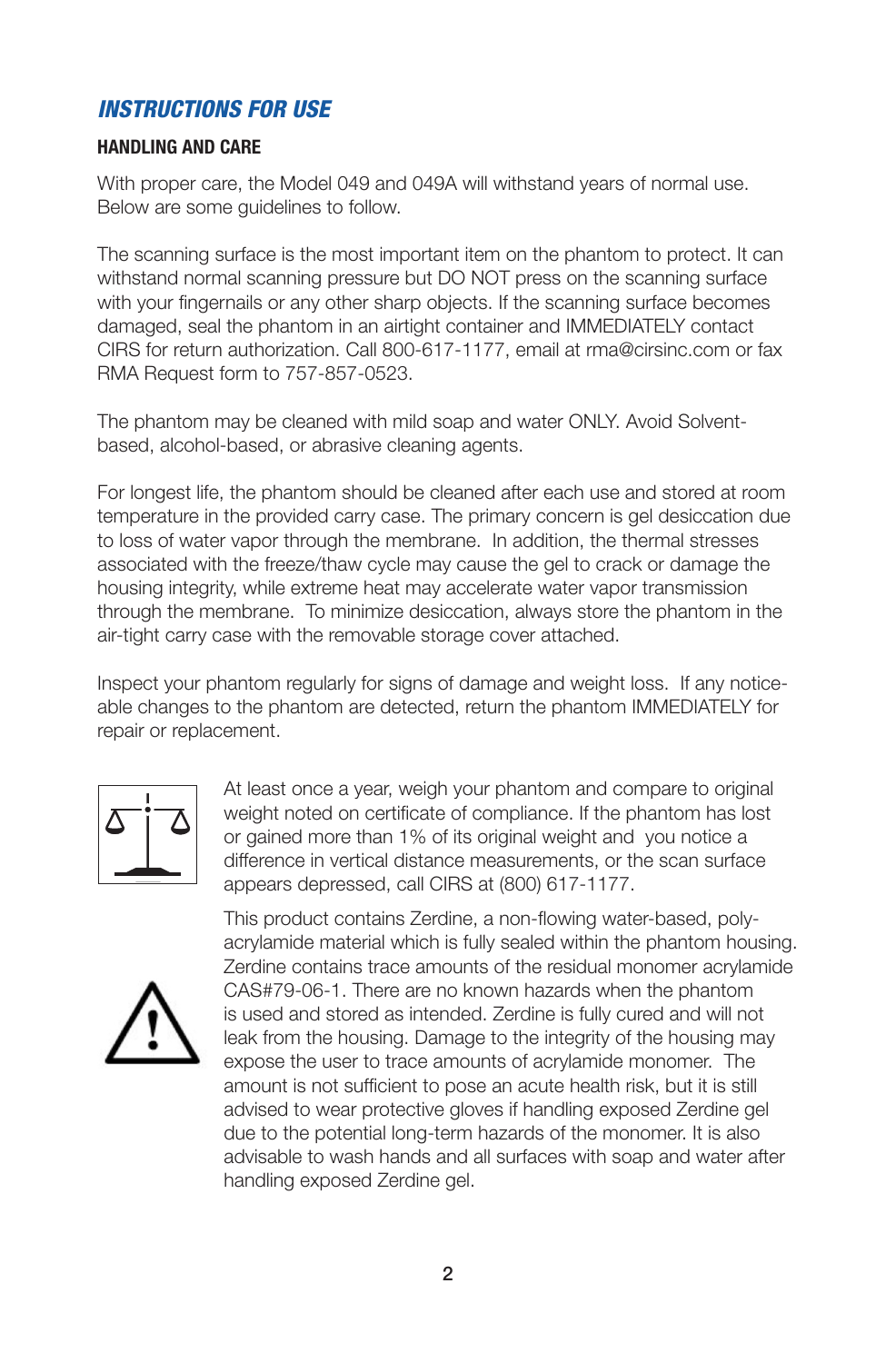### **HANDLING AND CARE (CONTINUED)**



Regulations regarding disposal of materials with trace acrylamide monomer vary by locality. Contact your local authority for instructions. If assistance is desired in the proper disposal of this product, including accessories and components, after its useful life, please return to CIRS.

#### **GENERAL GUIDELINES FOR PERFORMING MEASUREMENTS**

It is recommended that all measurements be performed at the most frequently used imaging arrangements. The importance of these tests is to make sure the system performance remains constant over an extended period of time. Measurements may also be used to compare the performance of various setups of the same machine or to compare different machines in a quantitative manner.

The following are general steps for imaging all targets:

- Some wires will appear as short lines rather than dots. When using the electronic calipers, always take measurements from a point on one echo to the same point on the next, i.e., center to center. Otherwise, errors may be introduced.
- If a convex probe is used, center the target within the scan plane in order to minimize degradation and distortion introduced on the outer edges of the probe.
- When assessing vertical distance measurements, DO NOT press on the scanning surface. Pressure on the scanning surface causes the wires to become temporarily displaced, making vertical distance measurements inaccurate.
- When assessing horizontal distance accuracy, ensure the scan plane is perpendicular to the horizontal target group. Rotation of the probe will result in inaccurate distances.
- Always be sure the phantom is scanned while at room temperature. A phantom just received may be colder or hotter than room temperature depending on where it was stored during shipping. Temperature affects the speed of sound and, ultimately, the perceived measurements. The phantom should be stored at room temperature for at least 24 hours before use to ensure its core temperature is correct.
- The most accurate measurements will be made with the phantom  $22^{\circ}\text{C}$   $\pm$ 1˚C (70˚F–73˚F).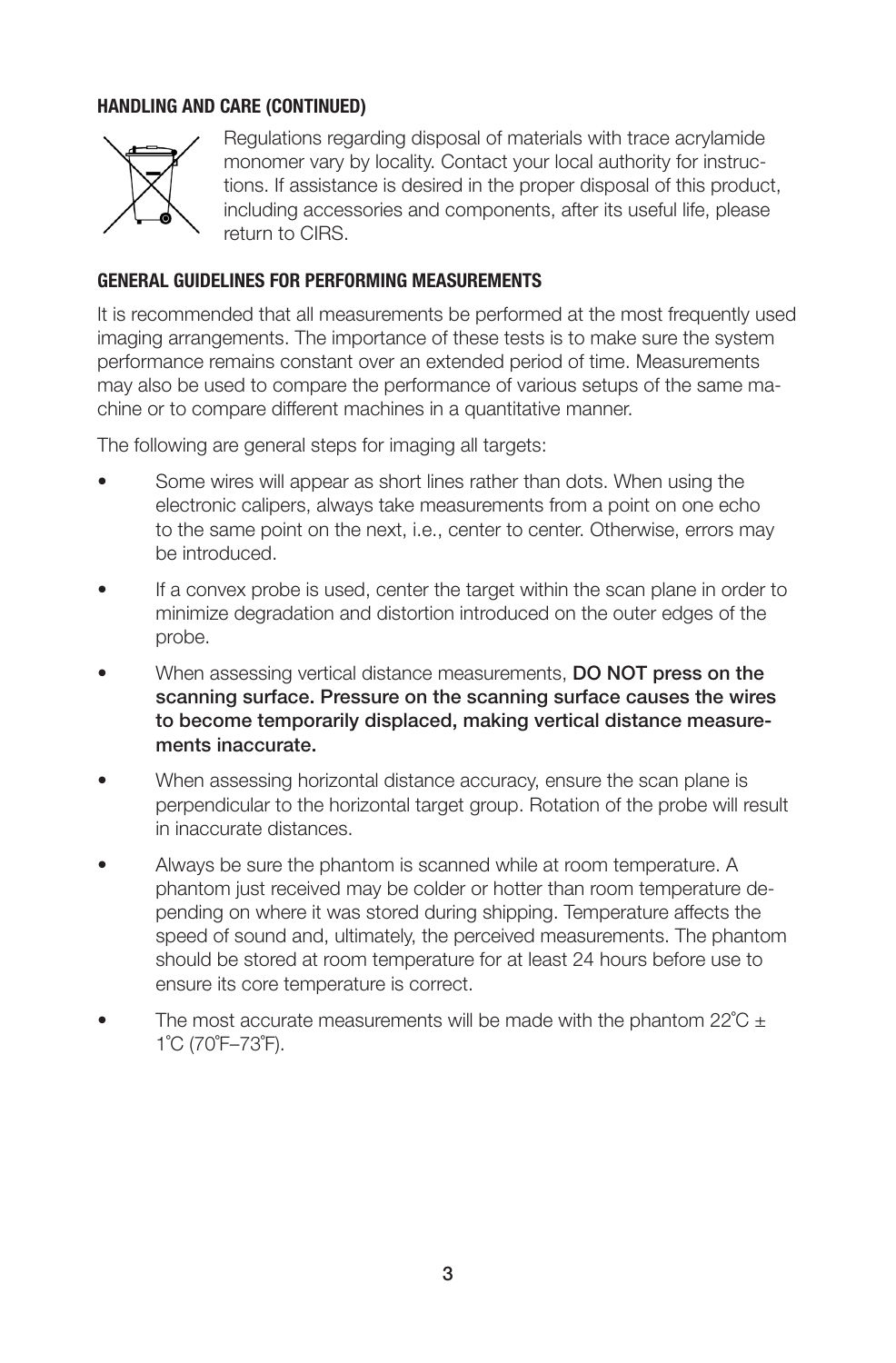#### **ESTABLISHING A BASELINE**

Before performing routine quality assurance measurements, establish:

#### 1. System settings for each measurement:

System setup can have a dramatic impact on the results obtained from quality assurance measurements. You must establish and record what system settings should be used for each of the quality assurance tests. These same settings should be used each time the test is performed. If not, then the conclusions drawn may not be valid. CIRS recommends that you use the most commonly used settings for the type of probe tested- i.e. the liver preset values for an abdominal probe- which are called a "normal" technique in the sections that follow.

#### 2. Baseline measurements:

The first set of measurements taken will be the baseline measurements for the combination of system settings and phantom. Record the system settings and phantom serial number used to acquire each measurement along with your measurement results. On subsequent scans, refer to the baseline results to determine if the ultrasound system has drifted to an unacceptable level. It is each facility's responsibility to establish the magnitude of drift allowed before corrective action is warranted.

#### 3. Allowable deviation from baseline measurements:

The difference between the original baseline measurements and subsequent measurement should be calculated and recorded. At some point the difference will be large enough that some action is required (call service, replace system, etc.). Each facility needs to determine the action level for each test. You should refer to the user's manual of your ultrasound scanner and note the stated accuracies of the system's general imaging measurements. These stated accuracies may greatly influence the conclusion made when evaluating the ultrasound system. For example, if the measurement accuracy for your system is 10% for distances up to 2 cm, the scanner may detect 2.0 cm as being any where from 1.8 cm to 2.2 cm and still be functioning properly. The user is responsible for establishing action levels.

#### 4. Frequency of system assessment:

 How often each system is evaluated is also up to each facility to determine. CIRS recommends at least annually.

Reference the accreditation programs established by the ACR and AIUM at www.acr.org or www.aium.org for further guidance on establishing a QA program.

### *TEST PROCEDURES*

The Model 049 and 049A phantoms are designed as reference tools for performance assessment and training in both shear wave and strain imaging elastography.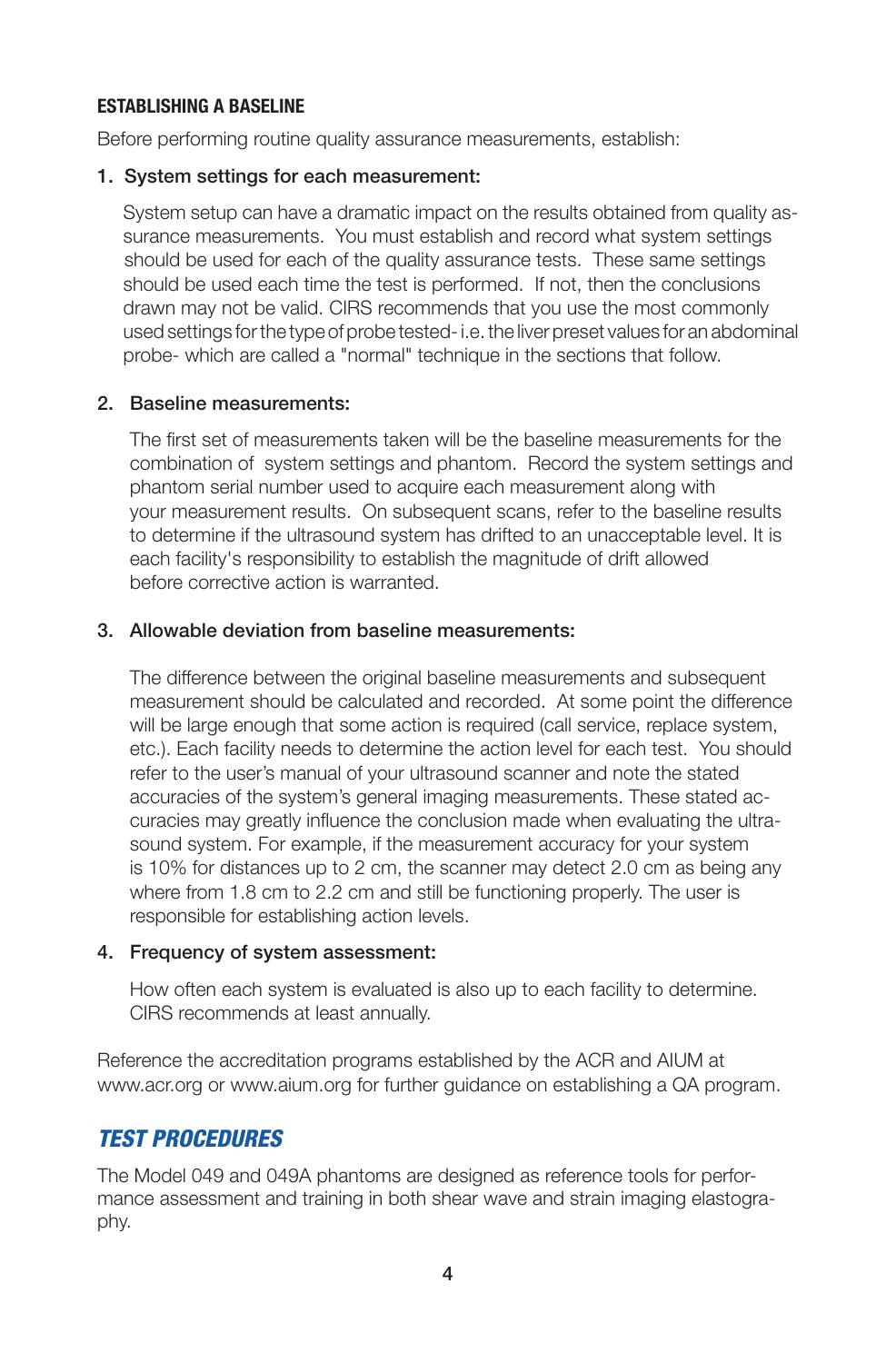Note that, due to differences in measurement methodology, the certified values for Young's modulus that are provided with the phantom may disagree with the values measured with your system. For more information, see:

Oudry J, Lynch T, Vappou J, Sandrin L, Miette V. Phys Med Biol. Comparison of four different techniques to evaluate the elastic properties of phantoms in elastography: is there a gold standard? 2014 Oct

## *Specifications - Model 049*

#### **TARGET LAYOUT**

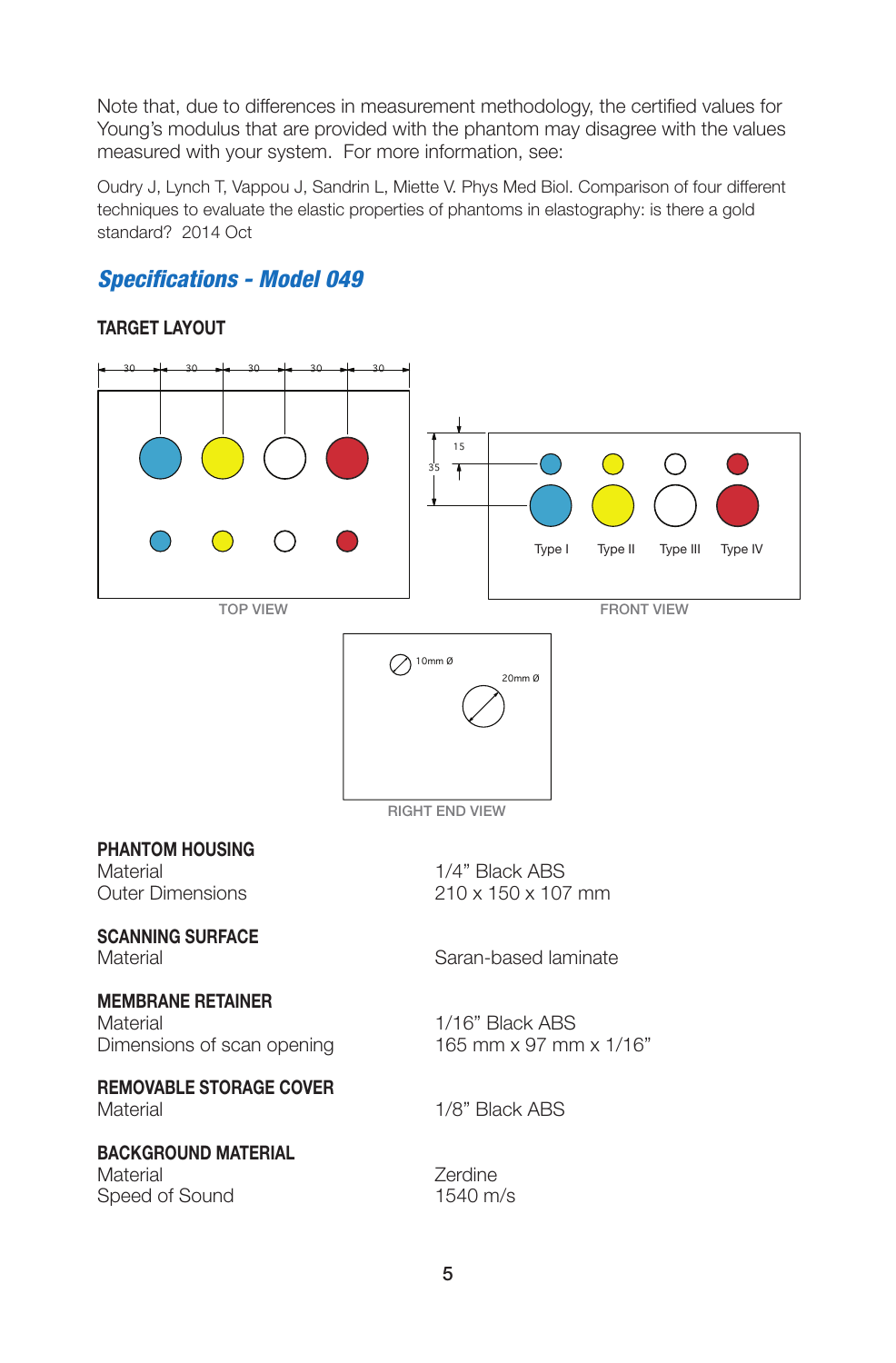| <b>LESIONS</b><br>Material<br>Speckle Contrast                                                                             | Zerdine<br>Hyperechoic to background          |
|----------------------------------------------------------------------------------------------------------------------------|-----------------------------------------------|
| <b>ELASTICITY<sup>1</sup></b><br><b>Background</b><br>Lesion Type I<br>Lesion Type II<br>Lesion Type III<br>Lesion Type IV | 18<br>6<br>9<br>36<br>70                      |
| <b>10 MM DIAMETER LESION</b><br>Quantity                                                                                   | 4 each at 15 mm depth<br>One of each hardness |
| <b>20 MM DIAMETER LESION</b><br>Quantity                                                                                   | 4 each at 35 mm depth                         |

One of each hardness

#### **ACCESSORIES**

Carry case, Certificate of Compliance, Model 049 User Guide

### **NOTES**

All dimensions without tolerances are nominal.

1 Elasticity values will vary depending on the measurement of the system used. Batch sample measurements, made using a quasi-static compression load frame, are provided with the included certification sheet. All measurements made at  $22^{\circ}C \pm 1^{\circ}C$ .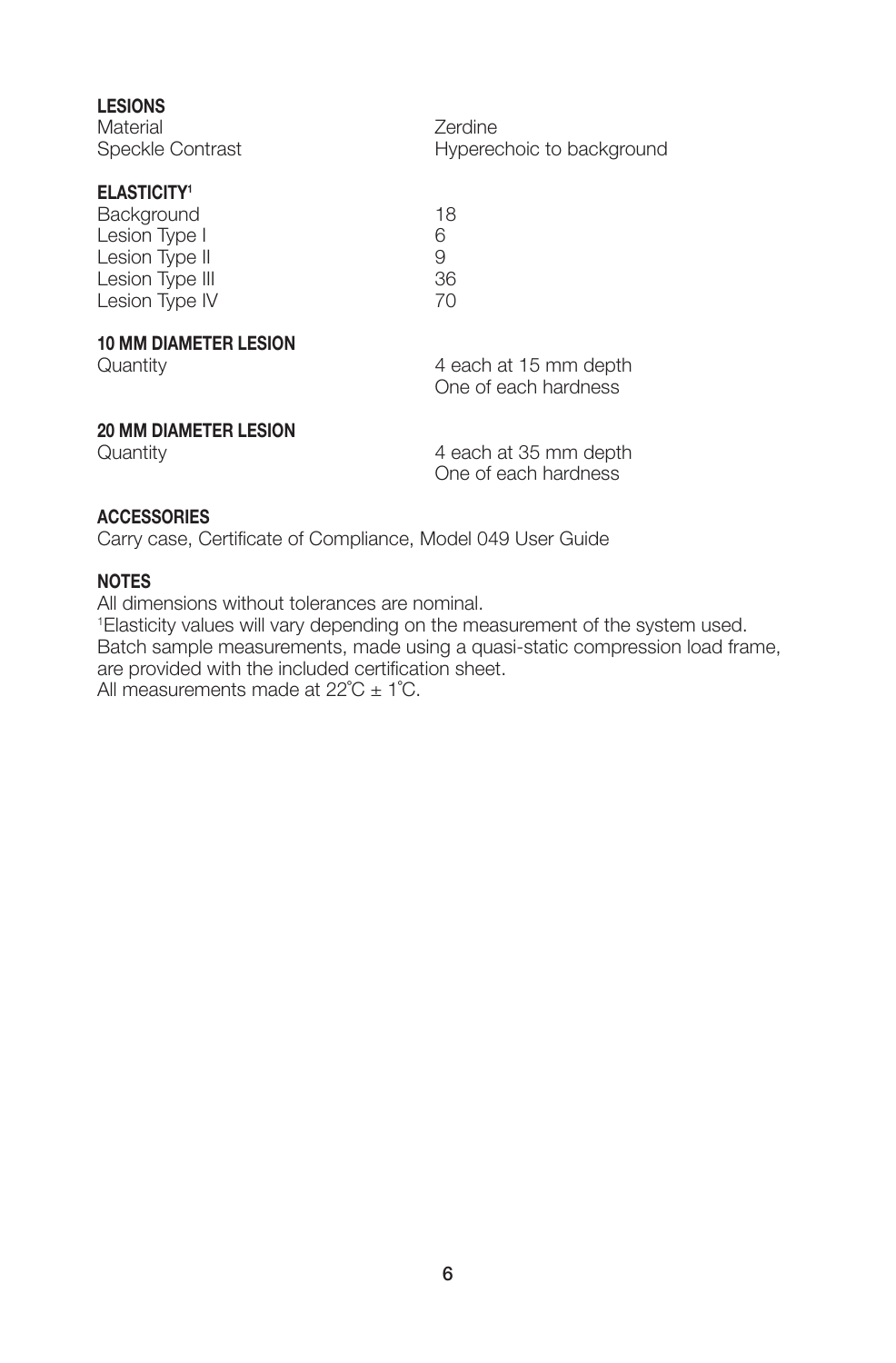### *Specifications - Model 049A*

#### **TARGET LAYOUT**



STEP TARGET

#### **PHANTOM HOUSING**

Material 1/4" Black ABS<br>Outer Dimensions 210 x 150 x 107

### **SCANNING SURFACE**

# **MEMBRANE RETAINER**

Dimensions of scan opening

### **REMOVABLE STORAGE COVER**

### **BACKGROUND MATERIAL**

Material Material Communications of the Material Communications of the Material American Communications of the<br>
Material Communications of the Sound Communications of the Material American Communications of the Material C<br> Speed of Sound

#### **LESIONS**

Material 2erdine<br>
Speckle Contrast<br>
Hyperec

 $210 \times 150 \times 107$  mm

Material Saran-based laminate

Material 1/16" Black ABS<br>Dimensions of scan opening 165 mm x 97 mm x 1/16"

Material 1/8" Black ABS

Hyperechoic to background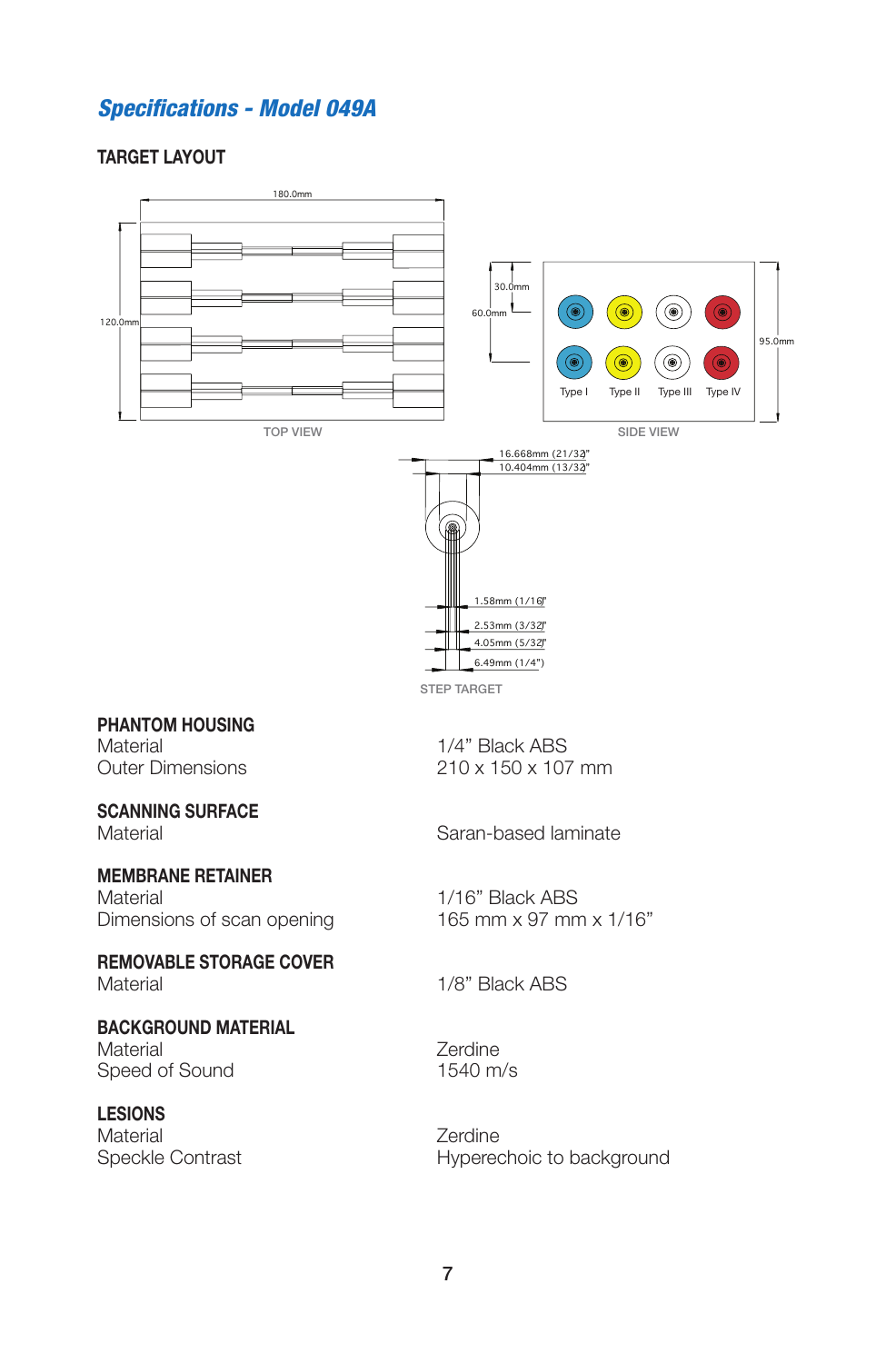#### **ELASTICITY <sup>2</sup>**

| <b>Background</b> | 18 |
|-------------------|----|
| Lesion Type I     | 6  |
| Lesion Type II    | q  |
| Lesion Type III   | 36 |
| Lesion Type IV    | 70 |

#### **STEPPED CYLINDERS**

Quantity 2001 Cuantity 1990 Cuantity 1990 B Two of each hardness<br>  $\frac{1}{3}$  & 6 cm deep  $3$  & 6 cm deep Diameters 1.6, 2.5, 4.1, 6.5, 10.4, 16.7 mm

#### **ACCESSORIES**

Carry case, Certificate of Compliance, Model 049A User Guide

#### **NOTES**

All dimensions without tolerances are nominal. 2 Elasticity values will vary depending on the measurement of the system used. Batch sample measurements, made using a quasi-static compression load frame, are provided with the included certification sheet. All measurements made at  $22^{\circ}C \pm 1^{\circ}C$ .

All speed of sound and attenuation measurements made with 5 MHz focused transducer.

### *Zerdine®*

The Model 049 and 049A is constructed from a patented, solid elastic material developed at CIRS called Zerdine. Zerdine, unlike other phantom materials on the market, is not affected by changes in temperature. It can be subjected to boiling or freezing conditions without sustaining significant damage. Zerdine is also more elastic than other materials and allows more pressure to be applied to the scanning surface without subsequent damage to the material. At normal room temperatures, Zerdine will accurately simulate the ultrasound characteristics found in human liver tissue. Specific proprietary fabrication procedures enable close control over the homogeneity of Zerdine and the reliability of its acoustic characteristics from batch to batch.

The speed of sound in Zerdine can be adjusted between 1430 and 1650 meters per second. The acoustic attenuation can be adjusted between 0.05 dB/cm-MHz and 1.50 dB/cm-MHz. The relation between the acoustic attenuation, A, and the acoustic frequency, F, is of the form  $A = A_{\circ}F^n$  with values of the power coefficient, n, in the range of 0.8 to 1.10, indicating the proportional increase of the acoustic attenuation with frequency. Backscatter characteristics can be adjusted through the addition of predetermined amounts of calibrated scatter material, and are fully compatible with harmonic imaging. Zerdine can be molded into very intricate shapes, and the material can be cured in layers allowing the production of "multi-tissue" phantoms. Zerdine, like most other phantom materials, will desiccate if unprotected; thus, all phantoms must be stored properly. If stored in the case provided, your phantom should last many years.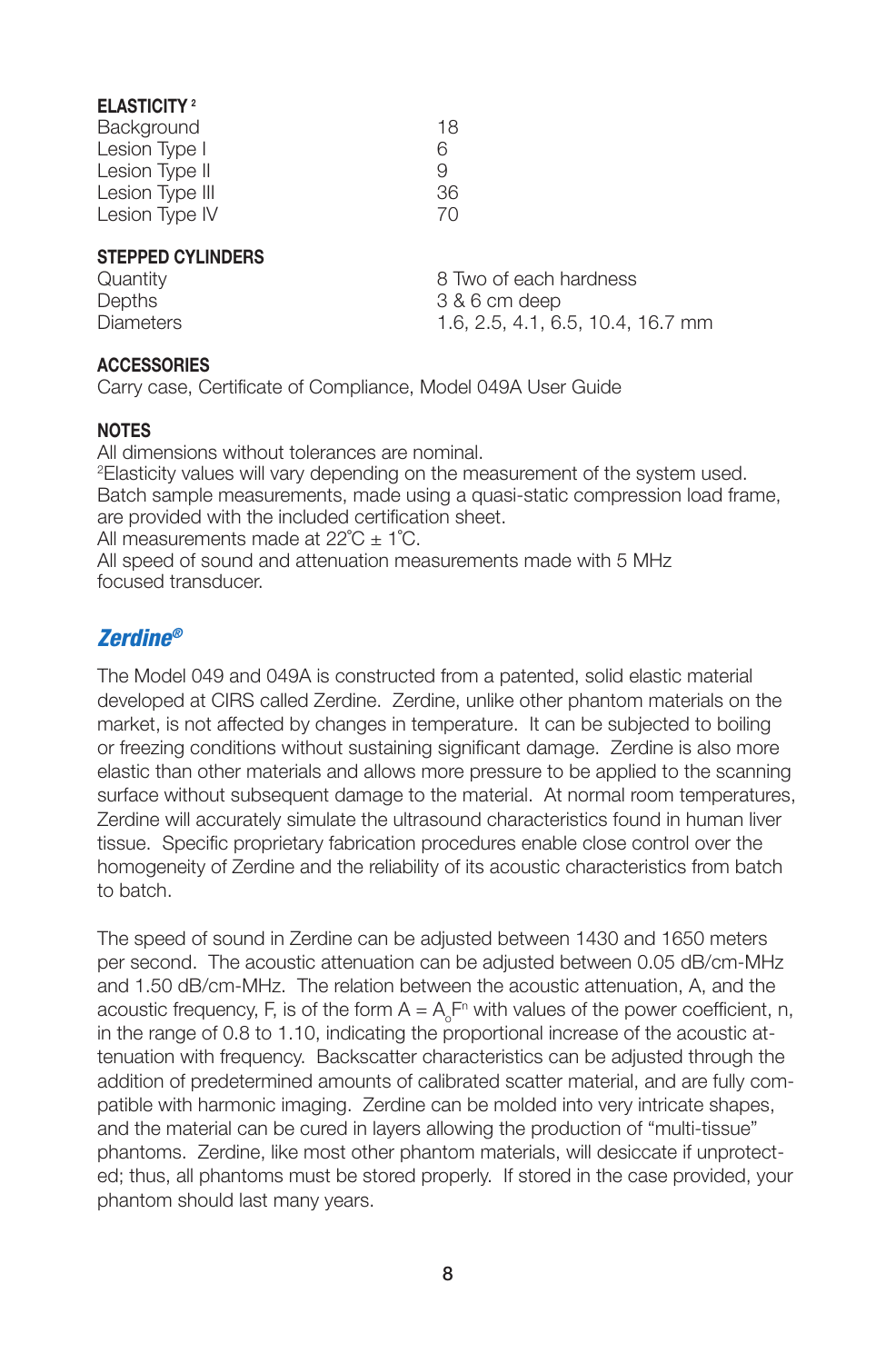### *Warranty*

All standard CIRS products and accessories are warranted by CIRS against defects in material and workmanship for a period as specified below. During the warranty period, the manufacturer will repair or, at its option, replace, at no charge, a product containing such defect provided it is returned, transportation prepaid, to the manufacturer. Products repaired in warranty will be returned transportation prepaid.

There are no warranties, expressed or implied, including without limitation any implied warranty of merchantability or fitness, which extend beyond the description on the face hereof. This expressed warranty excludes coverage of, and does not provide relief for, incidental or consequential damages of any kind or nature, including but not limited to loss of use, loss of sales or inconvenience. The exclusive remedy of the purchaser is limited to repair, recalibration, or replacement of the product at manufacturer's option.

This warranty does not apply if the product, as determined by the manufacturer, is defective because of normal wear, accident, misuse, or modification.

#### Non-Warranty Service

If repairs or replacement not covered by this warranty are required, a repair estimate will be submitted for approval before proceeding with said repair or replacement.

#### **Returns**

If you are not satisfied with your purchase for any reason, please contact your local distributor prior to returning the product. Visit https://www.cirsinc.com/distributors/ to find your local distributor. If you purchased your product direct through CIRS, call Customer Service at 800-617-1177, email rma@cirsinc.com, or fax an RMA request form to 757-857-0523. CIRS staff will attempt to remedy the issue via phone or email as soon as possible. If unable to correct the problem, a return material authorization (RMA) number will be issued. Non-standard or "customized" products may not be returned for refund or exchange unless such product is deemed by CIRS not to comply with documented order specifications. You must return the product to CIRS within 30 calendar days of the issuance of the RMA. All returns should be packed in the original cases and or packaging and must include any accessories, manuals and documentation that shipped with the product. The RMA number must be clearly indicated on the outside of each returned package. CIRS recommends that you use a carrier that offers shipment tracking for all returns and insure the full value of your package so that you are completely protected if the shipment is lost or damaged in transit. If you choose not to use a carrier that offers tracking or insure the product, you will be responsible for any loss or damage to the product during shipping. CIRS will not be responsible for lost or damaged return shipments. Return freight and insurance is to be pre-paid.

#### With RMA number, items may be returned to:

CIRS **Receiving** 900 Asbury Ave, Norfolk, Virginia, 23513 USA

| ∣ Product                                  | <b>Warranty Period</b> |
|--------------------------------------------|------------------------|
| Models 049 & 049A - Elasticity QA Phantoms | 48 Months              |